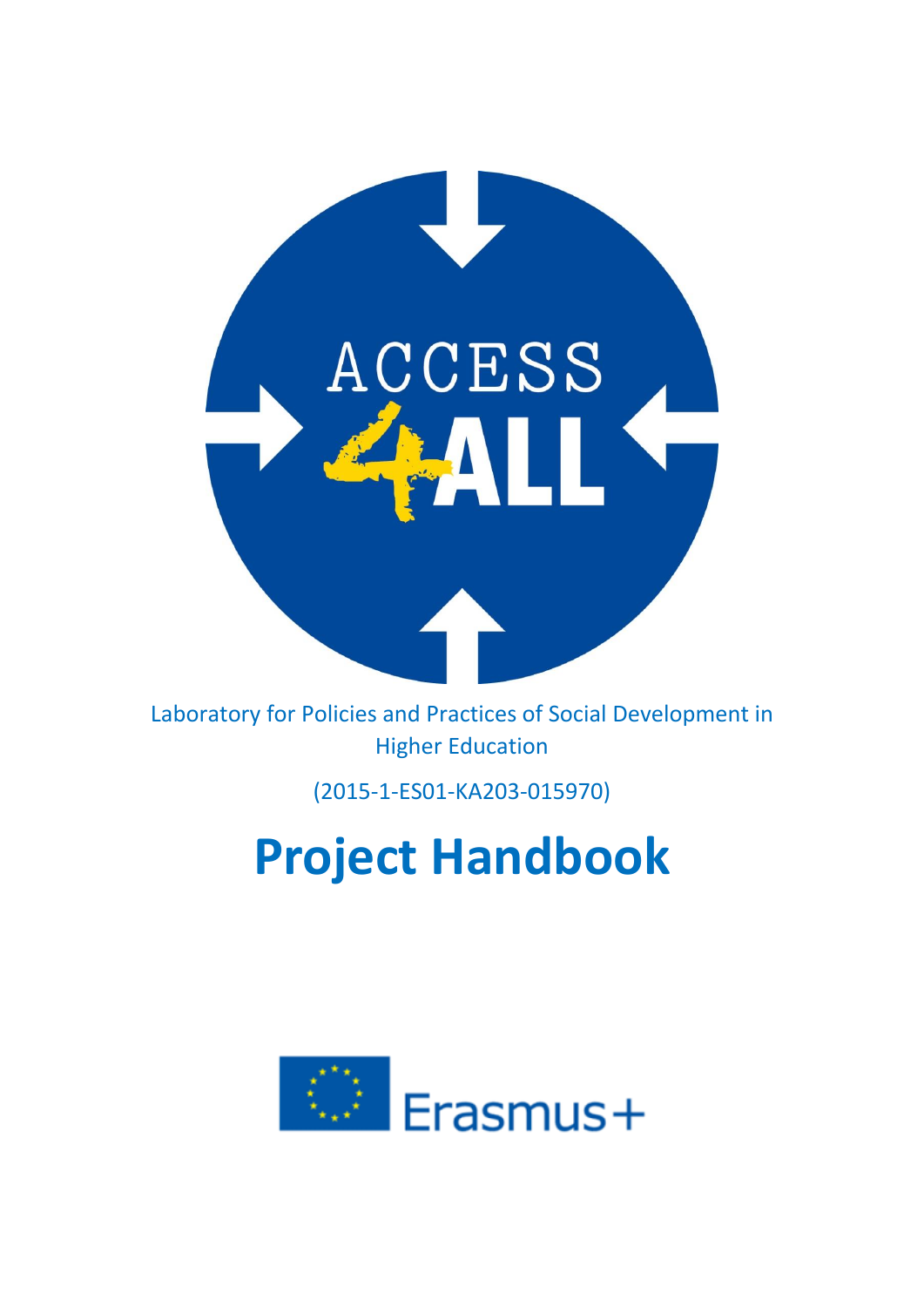



# Index

| Monitoring meetings and international multiplier events (seminars/conferences) associated  6 |
|----------------------------------------------------------------------------------------------|
| Local multiplier events (seminars/conferences) ¡Error! Marcador no definido.                 |
|                                                                                              |
|                                                                                              |
|                                                                                              |
|                                                                                              |
|                                                                                              |
|                                                                                              |
|                                                                                              |
|                                                                                              |
|                                                                                              |
|                                                                                              |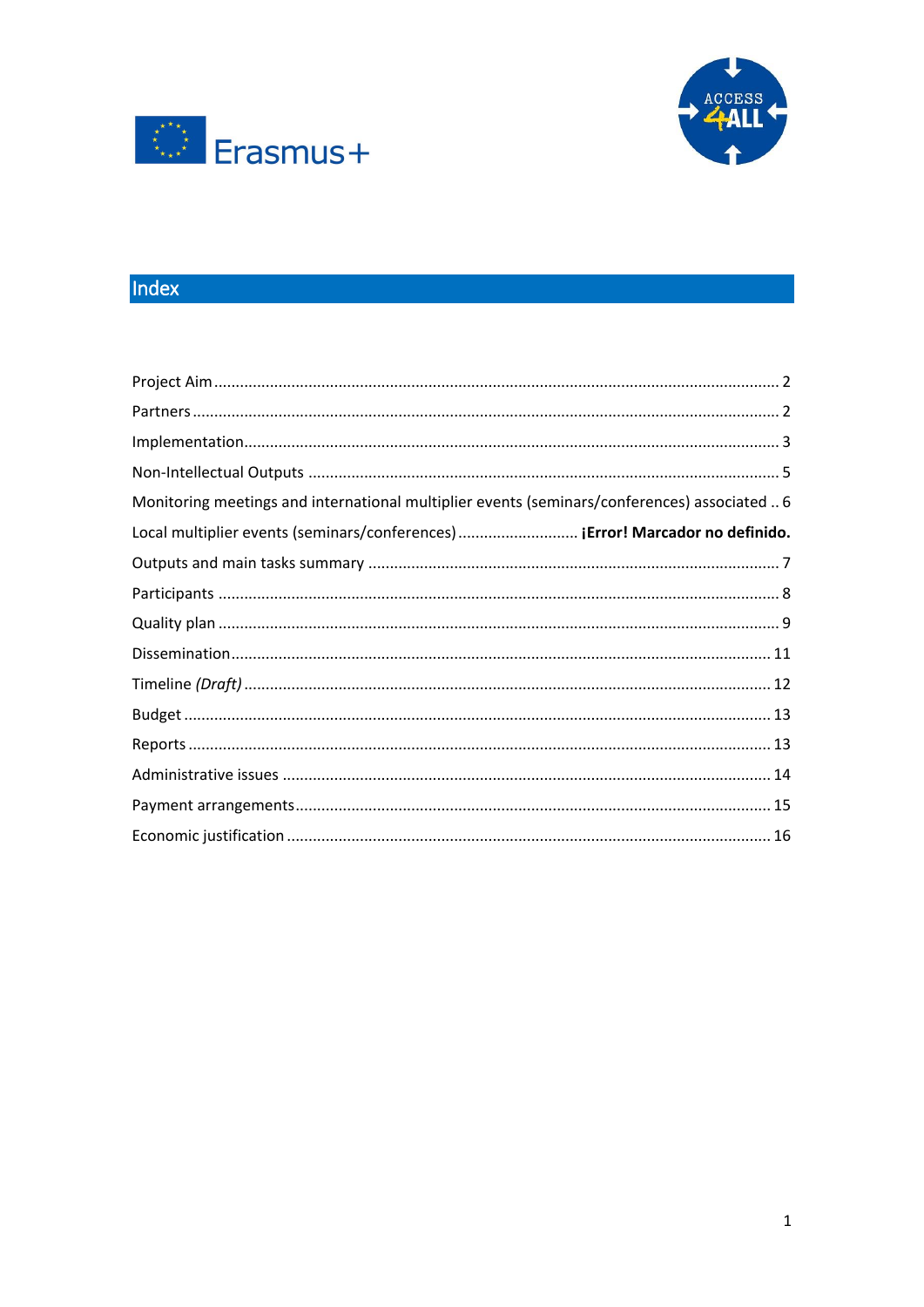



# <span id="page-2-0"></span>Project Aim

The aim of our proposal is to promote the educational and social inclusion of underrepresented groups as well as of non-traditional learners, thereby broadly satisfying one of the main priorities being called for (i.e. the improvement of the capacities of organisations active in the fields of education, training and youth, notably in the areas of strategic development, quality of learning provision, equity and inclusion, qualitative and targeted activities for specific groups) and addressing clearly one of the important features of the Erasmus+ programme: "promoting equity and inclusion by facilitating the access to learners with disadvantaged backgrounds and fewer opportunities compared to their peers".

This main aim is specified in 4 specific objectives:

(1) to establish a map with the institutional policies for attending to vulnerable groups in relation to academic access and success;

(2) to establish a plan for the higher education organisations with initiatives aimed at promoting the access and successful development of students who are under-represented in university centres;

(3) to develop solutions for the phases embracing the access, permanence (and success) of vulnerable students and non-traditional learners in the institutions of higher education;

(4) to create a laboratory for reflection on and the promotion of the social commitment of Higher Education institutions in relation with the most vulnerable student groups.

## <span id="page-2-1"></span>Partners

| <b>Institution</b>                               | <b>Contact Person (e-mail)</b>                              |
|--------------------------------------------------|-------------------------------------------------------------|
| P1. Universitat Autònoma de Barcelona<br>(Spain) | David<br>Rodríguez-Gómez<br>(david.rodriguez.gomez@uab.cat) |
| P2. Instituto Politecnico de Leiria (Portugal)   | Jerónimo<br>Miguel<br>(miguel.jeronimo@ipleiria.pt)         |
| P3. Università degli Studi di Bergamo (Italy)    | Fabio Dovigo (dovigo@unibg.it)                              |
| P4. Universitatea din Bucaresti (Romania)        | Romiță lucu (romita.iucu@unibuc.ro)                         |
| P5. University of Bristol (United Kingdom)       | Lisa Lucas (lisa.lucas@bristol.ac.uk)                       |
| P6. University of Jyväskylä (Finland)            | Tiina Mäkelä (tiina.m.makela@jyu.fi)                        |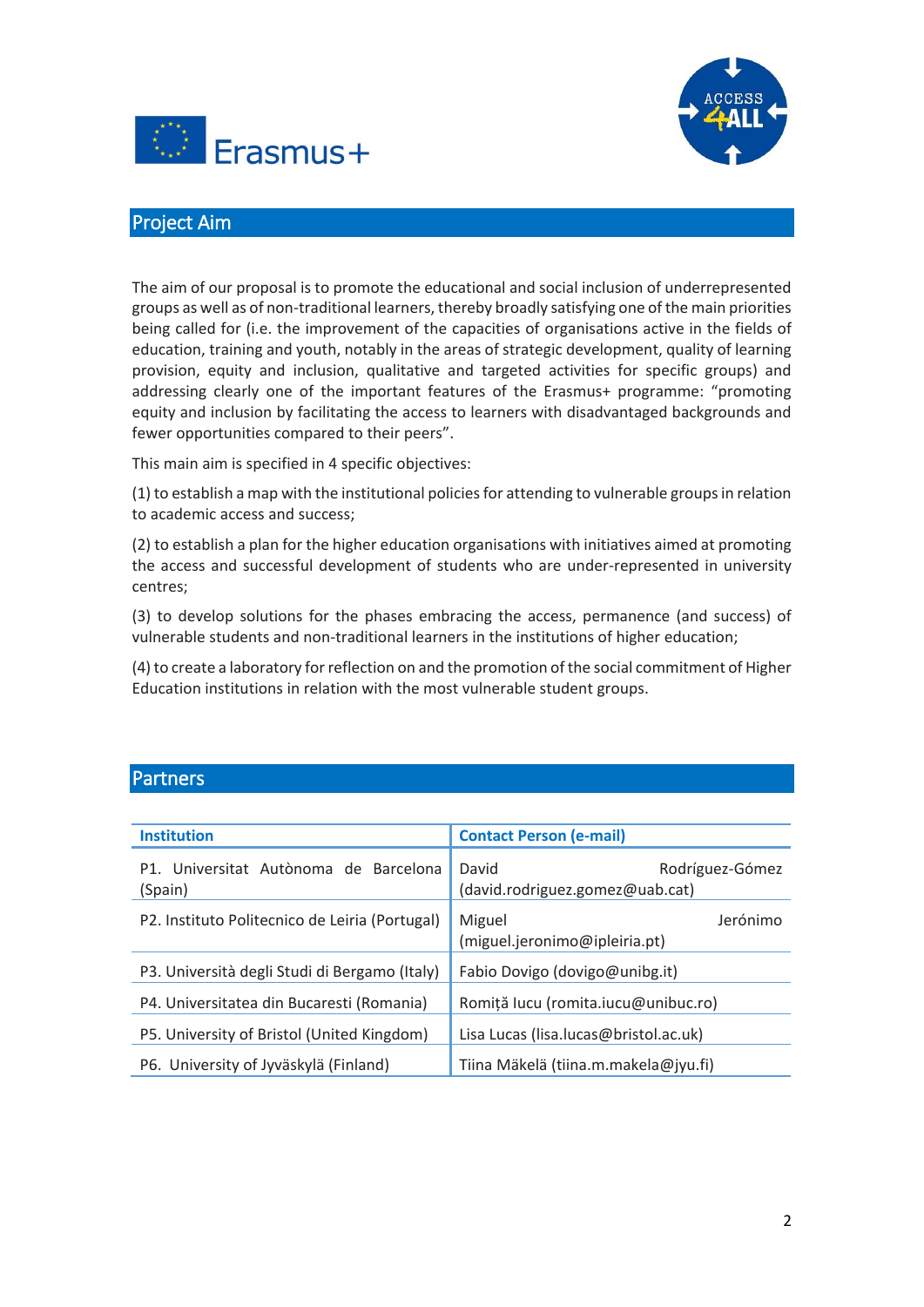



## <span id="page-3-0"></span>Implementation

The work packages (WPs) are the basic coordination units for this project. Each WP consists of four levels: 1) the WP leader, his/her main role is that of 'process owner' and therefore must plan and control the activities, outputs and resources allocated, 2) the core team, made up of the local research team, 3) a representative of each partners, to ensure maximum coherence and coordination between phases and tasks, 4) a representative of P1, as coordinating university, to ensure compliance with the program and an overview report on the project. The core project activities are grouped within five WP (see section G2 for more details):

- 1) WP1: management activities (leading P1): M-A1,M-A2,M-A3,M-A4.
- 2) WP2: context diagnosis (leading P3 & P6 ): O1 & O2.
- 3) WP3: Strategic plan development model for ACCESS4ALL (leading P1 & P5): O3 & O4.
- 4) WP4: Implementation of the strategic plan (leading P4 & P2): O5 & O6.
- 5) WP5: Lab of Social Development in Higher Education (leading P1 & P6): O7.

The implementation methodology is based on 3 basic principles:

- distributed leadership: enables the assignation of responsibilities and tasks of the different WP among the members of the consortium.
- horizontal participation: facilitates communication between all of the participant members and organisations and, most of all, makes it possible to take advantage of all of the ideas and initiatives and for these to be implemented without delay. Enabling all of the members to participate will increase implication and co-responsibility in compliance with objectives.
- knowledge management: is proposed from a double time perspective: (1) to manage the flow of knowledge accumulated from previous research and projects; (2) the management of the knowledge that other research teams are generating in relation to the same topics being proposed by our project. These methodological principles will benefit networking. The project therefore proposes the creation of a network on social justice in HEd.

The following summarizes the main actions to assure the optimal implementation of the project:

 **M-A1- Initial meeting (kick-off meeting):** Partners will attend an initial meeting hosted by P1 in November 2015 (2 days). At this meeting P1 will lead the contractual agreement with EACEA and clarify the legal and financial requirements. P1 will prepare and issue a draft project handbook for all partners that will be discussed and finalised at the meeting. The project handbook will set out overall roles and responsibilities, expectations, a detailed budget breakdown, systems for reporting and strategies for communication including the scheduling of further meetings. The roles and responsibilities will be set out in partner agreements, which all partners will sign. At the initial meeting, a detailed and operative action plan will also be drawn up that will set out timescales, specific actions to be led by each partner, criteria for success and the budget allocated. Lead partner: P1. UAB;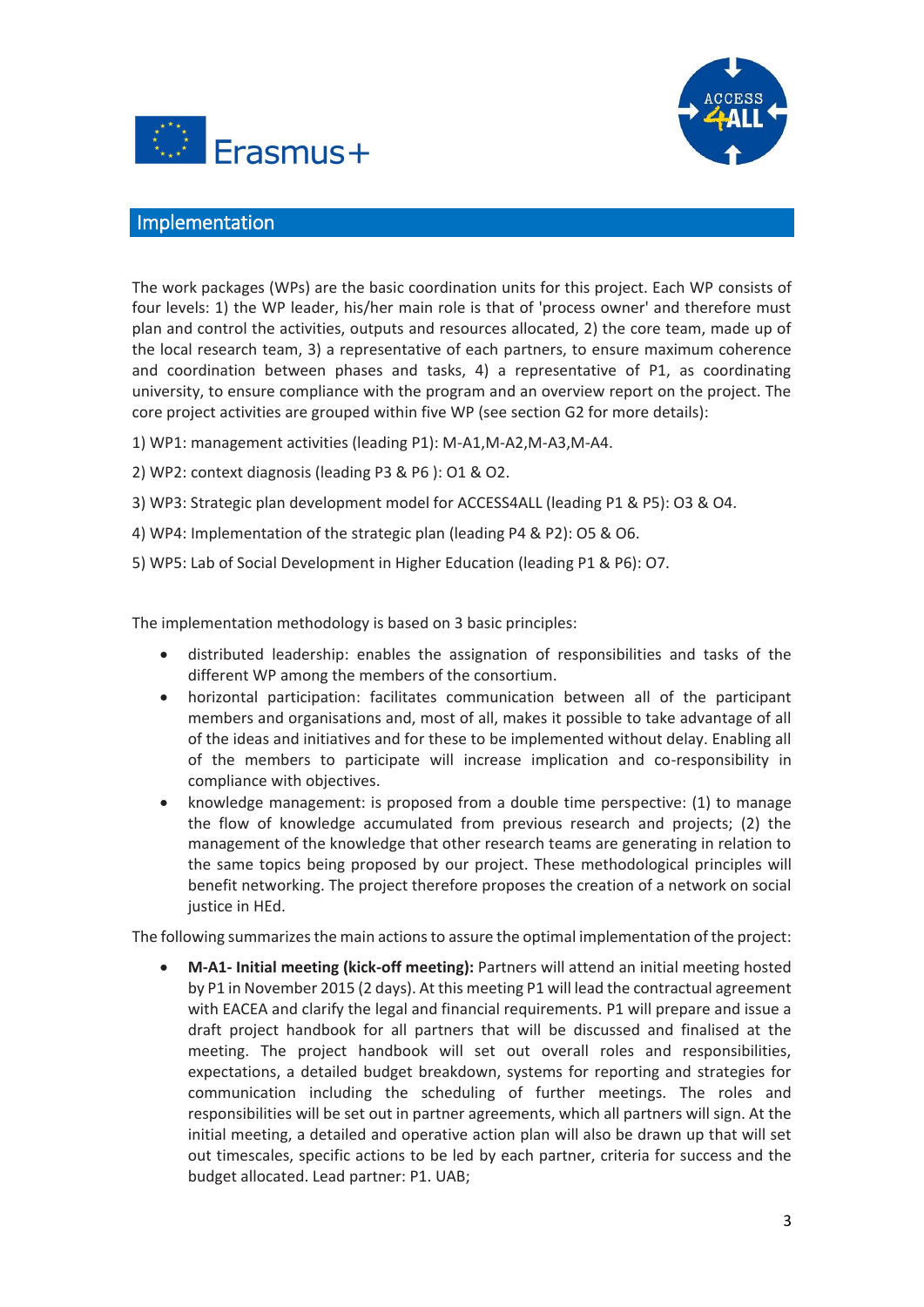



**Output: MO1**. Project handbook (include quality plan); Delivery date: December 2015.

 **M-A2 & M-A3- Progress reports and interim monitoring meeting**: Partners will produce interim reports on progress with the deliverables, the action plan and the costs to P1 in accordance with all terms and conditions set out in the partner agreements by early September 2016 & September 2017. These reports will be discussed at the monitoring progress meetings which will take place in Italy (September 2016) and Portugal (September 2017) (2 days each). P1 will check, approve, analyse and summarise the internal partner reports and issue a progress report to EACEA. Lead partner: P3. UNIBEG & P2. IPLEIRIA;

**Output: M02 & MO3**. Progress Reports and interim monitoring meeting; Delivery date: SEP 2016; SEP 2017.

 **M-A4- Final reports and final meeting**: Partners will produce a final set of reports on the outcomes of the deliverables, the action plan and the costs to date to P1 in accordance with all terms and conditions set out in the partner agreements. These will be completed by the middle of May 2018 to prepare for the final meeting in June 2018. This final meeting will be held the same week as the international seminar foreseen within WP5, in order to make efficient use of the budget. Therefore, this final partner meeting will be hosted by P4 and will close the formal project activities, summarise the results achieved, analyse the information gathered from the final partner evaluation and set the basis for the final report of the project, which will be conducted by P1. Lead partner: P4. UB;

**Output: M04**. Final Reports and Final meeting; Delivery date: MAY 2018; JUN 2018.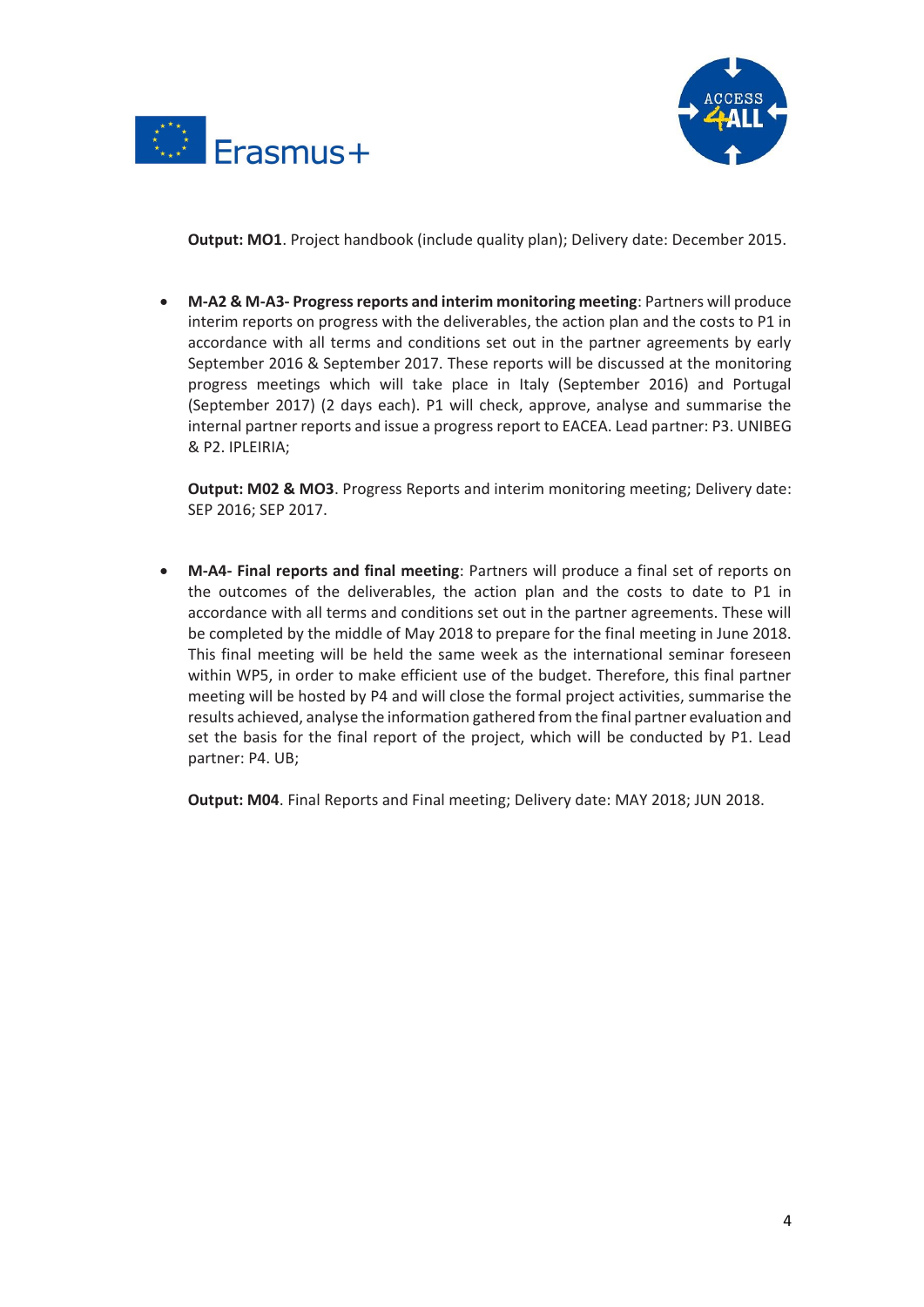



# <span id="page-5-0"></span>Non-Intellectual Outputs

- Project handbook
- 2 Interim reports on progress (should be submitted in advance of the interim meeting in Sep. 2016 and Sep. 2017)
- 1 final project report (should be submitted in advance of the interim meeting in Jun. 2018)
- 1 Quality plan (included in the project handbook).
- 2 books derived from E1 & E2.

In addition, other expected results of the projects will be reached: the partners' institutions will use their web pages to disseminate the project outputs, they also could develop their own platforms as blogs or webs to promote the project news and outcomes, the participants will update their professional social networks as: LinkedIn, Research Gate, google Scholar or Twitter with news derived from the project. Also, due to the partner institution possess their own publishing houses, posters and leaflets will be published and make available to project targets and stakeholders.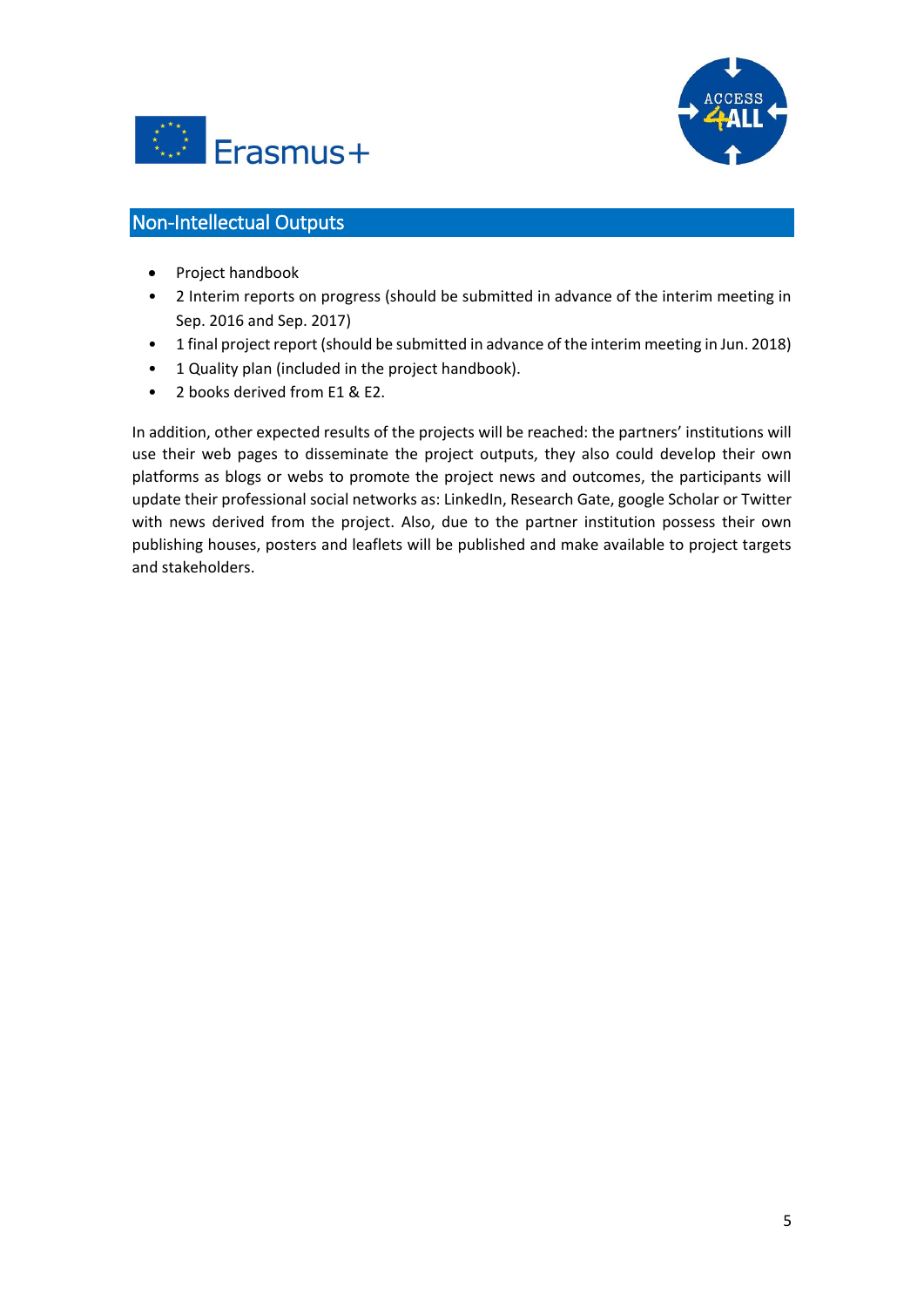



<span id="page-6-0"></span>Monitoring meetings and international multiplier events (seminars/conferences) associated

Year 2015

WP1 - Initial meeting (2 days): November 2015 –Spain-. Attendance: all partners;

Year 2016

WP2 - Monitoring meeting (2 days): March, 2016 – Finland-. Attendance: all partners;

WP1 - Interim monitoring meetings (2 days): September 2016 – Italy- . Attendance: all partners;

WP2 – E1 Conference / roundtable on good practices for equity and inclusion in HEd (1 day): September, 2016 – Italy-. Attendance: all partners;

WP3 - Monitoring meeting (2 day): December, 2016 – UK-. Attendance: all partners;

Year 2017

WP4 – Online monitoring progress meeting (1 day): April, 2017. Attendance: all partners;

WP1 - Interim monitoring meetings (2 days): September 2017 – Portugal. Attendance: all partners;

Year 2018

WP1 - Final meeting (2 days): June, 2018 – Romania-. Attendance: all partners;

WP5 – E2 International seminar (2 days): June, 2018 – Romania-. Attendance: all partners;

## E3 to E8: Local seminar in Social dimension of HE

Each partner should hold a local seminar related to the social dimension of HE (and Access4All). The seminar will be developed at local level and will involve the participation of all the stakeholders at local level. The aim is to carry out activities of inform social community regarding the access of vulnerable groups to university. During the seminar the main progresses of the project will be explained. Also the seminar will contribute to the creation of the local networks and the exchange of practices between different stakeholders and the co-creation of measures to be implemented during and after the project at local level. This event will create the premises for the sustainability of the project.

Higher School and local and/or regional policy makers will be invited to take part of all the multiplier events planned. It is expected that, at least, 30 and 100 local actors will attend the two main multiplier event (E1 and E2, respectively). Additionally, each partner is organising at least, one local multiplier event which will take in 50 participants each.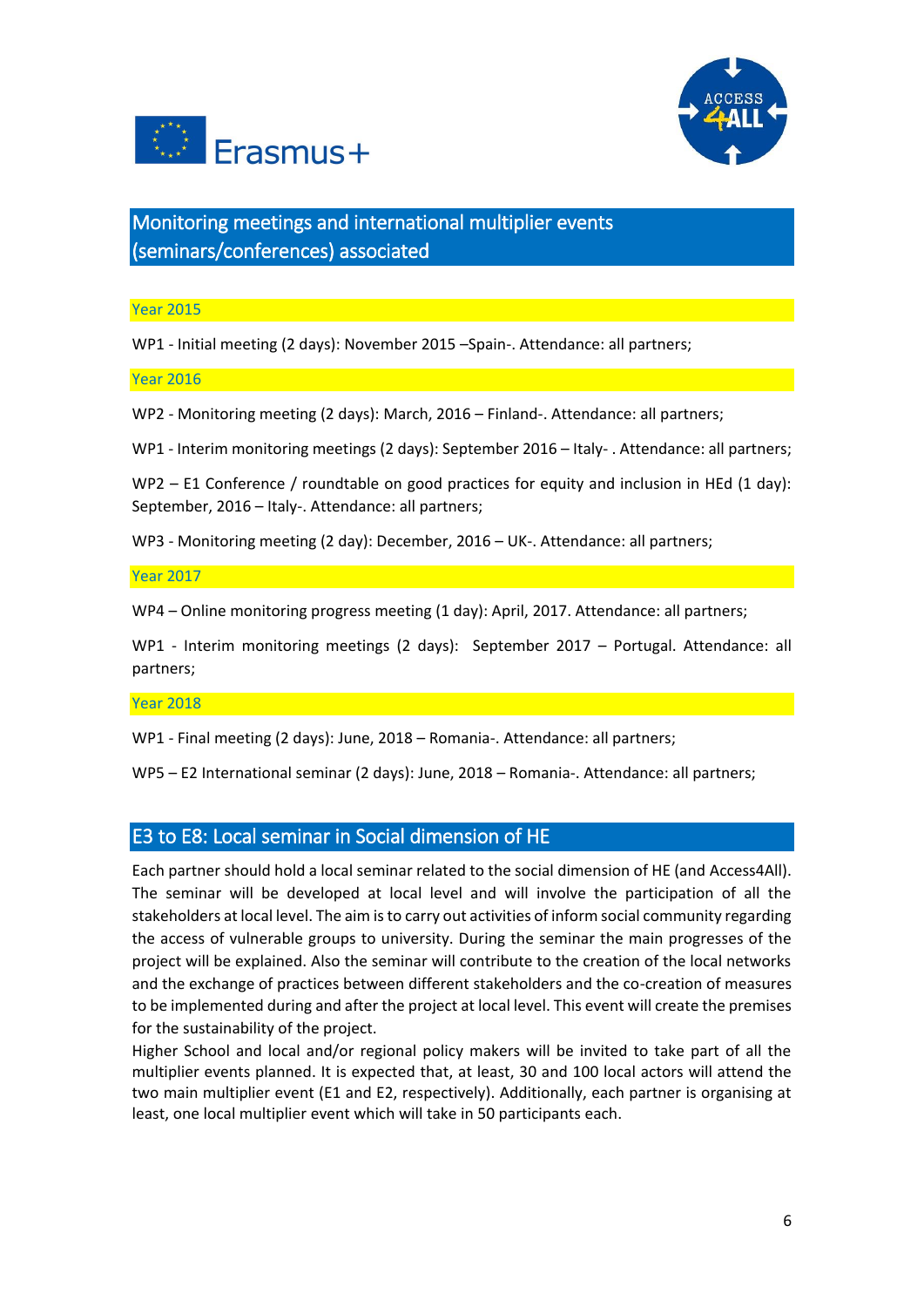



# <span id="page-7-0"></span>Outputs and main tasks summary

| Output <sup>1</sup>                                                                                                          | <b>Activities</b>                                                                                                                                                | <b>Coordinator</b> | <b>Date</b>                                                             |
|------------------------------------------------------------------------------------------------------------------------------|------------------------------------------------------------------------------------------------------------------------------------------------------------------|--------------------|-------------------------------------------------------------------------|
| O1. Report of the different<br>understandings of<br>vulnerable groups and non-<br>traditional<br>students in Europe          | O1-A1: Mapping the<br>vulnerable groups and non-<br>traditional students.<br><b>O1-A2: Monitoring meeting</b><br>for context diagnosis                           | <b>UNIBEG</b>      | From Sept 2015 to<br>Jan 2016.<br>Meeting (FI): Jan 2016                |
| O2. Bank of good practices                                                                                                   | ---                                                                                                                                                              | <b>JYU</b>         | From Dec. 2015 to<br>May 2016.                                          |
| O3. ACCESS4ALL Self-<br>assessment tool - Mapping<br>of dimensions of the<br><b>ACCESS4ALL HEI</b>                           | $\overline{a}$                                                                                                                                                   | <b>UAB</b>         | From Jun 2016 to<br>Dec. 2016                                           |
| O4. Strategic plan model for<br>equitable access and success<br>in Higher Education                                          | O4-A1: Strategic planning<br>for equitable access and<br>success in HE<br>O4-A2: Monitoring meeting<br>for strategic plan<br>development model for<br>ACCESS4ALL | <b>UOB</b>         | From Jun 2016 to Feb.<br>2017<br>Meeting (UK):<br>December 2016         |
| O5. Specific training<br>programme addresses at the<br>key university actors                                                 | O5-A1: Design a specific<br>training programme<br>addresses at the key<br>university actors<br>O5-A2: Online monitoring<br>meeting for the training<br>plan      | UB                 | From Sep. 2016 to<br>May 2017<br>Meeting (online):<br><b>March 2017</b> |
| O6. Design and<br>implementation of an own<br>Institutional Strategic Plans<br>for Inclusion (and its<br>monitoring reports) | $\overline{a}$                                                                                                                                                   | <b>IPLEIRIA</b>    | From Apr. 2017 to<br>Apr. 2018                                          |
| O7. Lab of Social<br>development in Higher<br>Education                                                                      | O7-A1: Creation of the<br><b>ACCESS4ALL website</b><br>O7-A2: Build a community<br>that is sensitive to the<br>social dimension of HEd.<br>(JYU)                 | <b>UAB</b>         | From Jan 2016 to<br>Aug. 2018<br>From Sep. 2015 to<br>Aug. 2018         |

**.** 

 $1$  O1 and O2 are not funded by the E+ programme.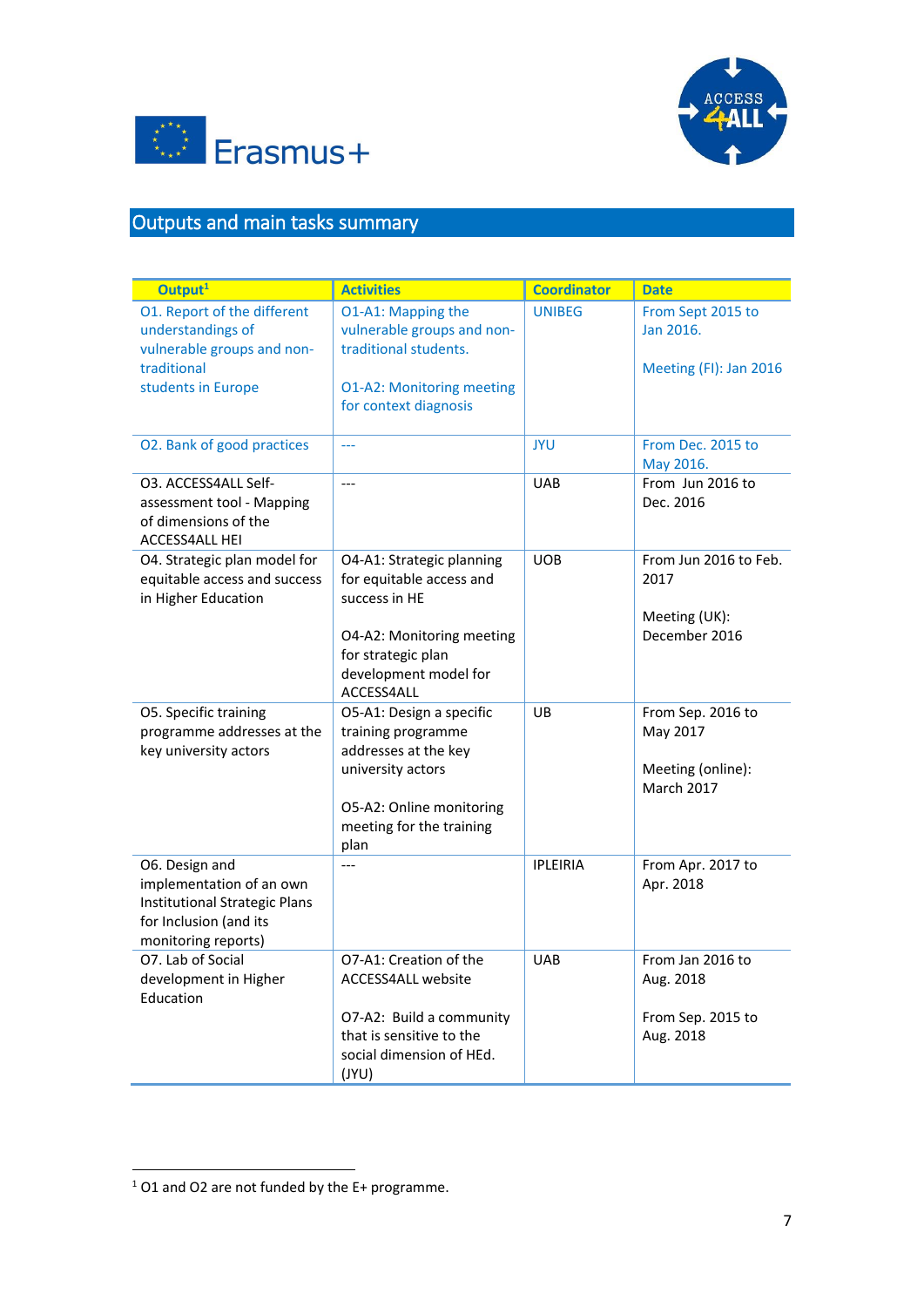



# <span id="page-8-0"></span>**Participants**

Our main target group is made up of young people from marginal, non-traditional learners (i.e. part-time students, those with family responsibilities, adult learners), disadvantaged and/or underserved groups (i.e. immigrants, Roma, young people affected by the financial crisis) with difficulties accessing, progressing in and graduating successfully from university, as well as any member of staff in HE who is interested in enhancing student inclusion and success. Other stakeholders include NGOs and associations developing inclusive programs for HE (e.g. FAS in Spain or GuidHE in UK), students' unions and associations (e.g. the European Students' Union and European Students' Forum), High Schools and local and regional policy makers.

All the partners in the consortium must up partnerships with at least one other Higher Education Institution, one High School and one relevant policy maker in their own country to spread and apply the policies and strategies developed within WP3. Therefore, between 6 (only partners) and 12 (with the associated partners) HEIs will be involved in the project.

The HEIs will also identify the staff to be involved in this project. This target group is anticipated to be at least 4 members of staff (from different areas of knowledge) per HEI and may include those responsible for tutoring and guidance. In total, between 24 (only partners) 48 (with the associated partners) members of staff in HEIs will be involved. The HEIs will then identify the students from vulnerable groups depending on the analysis and criteria established by WP2. The target group of students is therefore between 48 (8 students each partner) and 96 (8 students each partner and 8 students each associated partner) over the course of the project.

Therefore, the consortium will work with two assumptions:

- 1) minimum of 6 partners: 24 members of staff and 48 students (66.7% of participants)
- 2) maximum of 12 partners (6 project partners + 6 associated partners): 48 members of staff and 96 students (66.7% of participants).

The involvement of participants will start at an early stage through contacts with institutional leaders, student associations/unions and specific student services or divisions for student affairs from each partner institution (i.e., services for students with disabilities, counselling services, health support, etc.).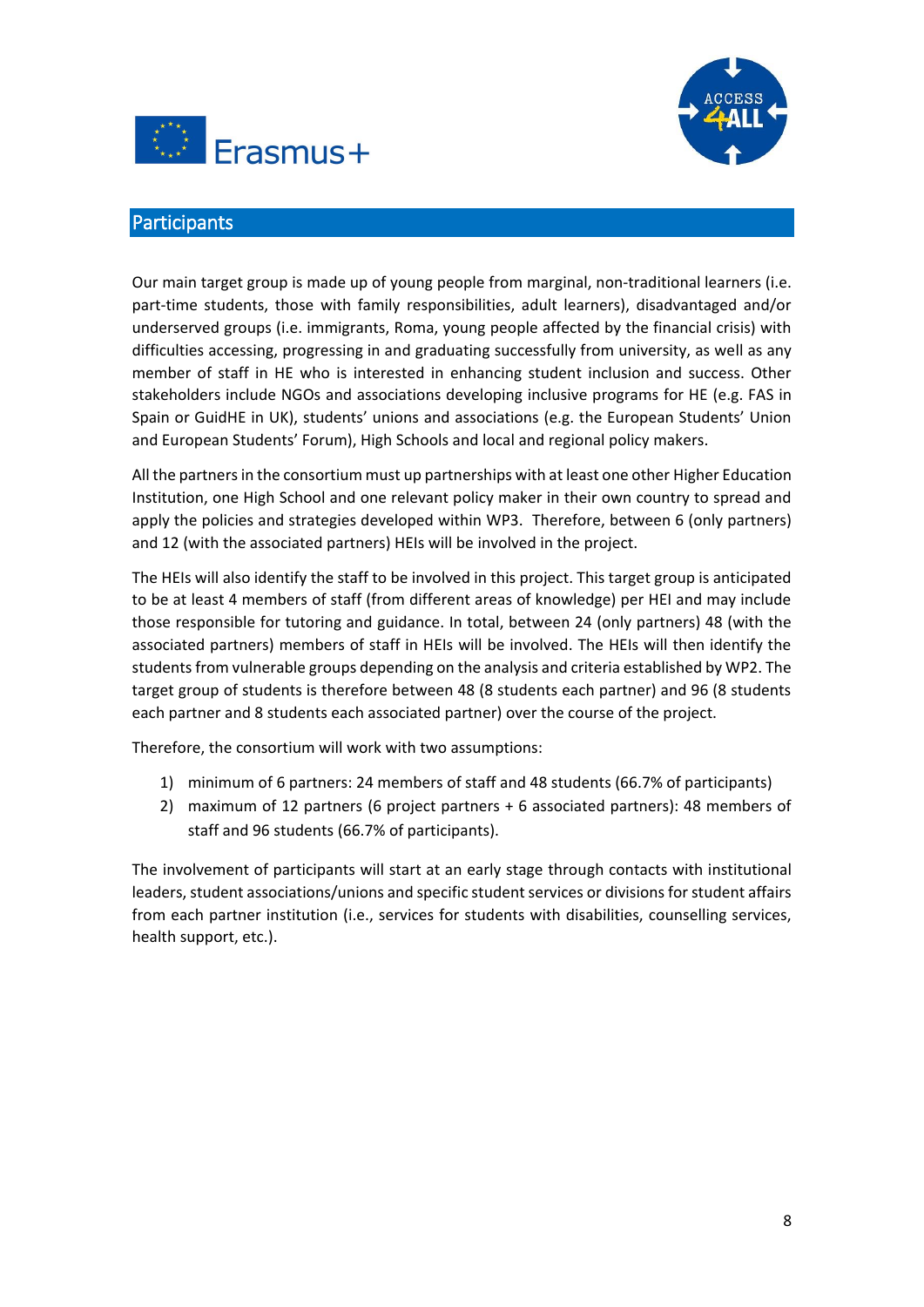



# <span id="page-9-0"></span>Quality plan

The quality plan ensures support for the planning, monitoring, control and evaluation of results.

# **Activities / Tools**

| <b>Outputs</b> | 01                                                                                                                                                                                                                                                                     | <b>O2</b>                                                                                                                                                                                                                                                                                                                                                                  | <b>O3</b>                                                                                                                                                                                 | 04                                                                                                                                                                                                                                                                                                            | <b>O5</b>                                                                                                                                                                                      | <b>O6</b>                                                                                                                                                                                                                                                                                                                                       | 07                                                                                                                                                                                                                                                                                                                    |
|----------------|------------------------------------------------------------------------------------------------------------------------------------------------------------------------------------------------------------------------------------------------------------------------|----------------------------------------------------------------------------------------------------------------------------------------------------------------------------------------------------------------------------------------------------------------------------------------------------------------------------------------------------------------------------|-------------------------------------------------------------------------------------------------------------------------------------------------------------------------------------------|---------------------------------------------------------------------------------------------------------------------------------------------------------------------------------------------------------------------------------------------------------------------------------------------------------------|------------------------------------------------------------------------------------------------------------------------------------------------------------------------------------------------|-------------------------------------------------------------------------------------------------------------------------------------------------------------------------------------------------------------------------------------------------------------------------------------------------------------------------------------------------|-----------------------------------------------------------------------------------------------------------------------------------------------------------------------------------------------------------------------------------------------------------------------------------------------------------------------|
| Indicators     | $\checkmark$ A<br>definitio<br>n of<br>non-<br>traditio<br>nal<br>student<br>s is<br>included<br>The<br>$\checkmark$<br>differen<br>t types<br>of<br>vulnera<br>ble<br>groups<br>are<br>defined:<br>$\checkmark$ Vulnera<br>ble<br>groups<br>are<br>characte<br>rized. | ✓<br>Clear<br>criteria<br>about<br>what is a<br>"Best<br>Practice"<br>(BP) have<br>been<br>defined;<br>✓<br>A<br>methodol<br>ogy to<br>identify,<br>select<br>and<br>characteri<br>ze BP has<br>been<br>created;<br>$\checkmark$<br>Ways to<br>collect<br>and<br>dissemina<br>te BP are<br>known;<br>✓<br>Existence<br>of a<br>platform<br>to host<br>and<br>manage<br>BP. | $\checkmark$ A unique<br>and<br>common<br>strategy is<br>specified;<br>$\checkmark$ A criteria<br>list to<br>identify<br>good<br>practices<br>and<br>vulnerable<br>groups is<br>provided; | √ Counsellin<br>g strategies<br>for<br>teachers<br>are<br>presented;<br>✔ Organizatio<br>nal<br>developme<br>nt<br>strategies<br>are<br>provided;<br>$\checkmark$ Specific<br>strategies<br>for each<br>vulnerable<br>group and<br>moment<br>(access,<br>progress<br>and<br>graduation<br>) are<br>suggested. | There is a<br>training<br>programm<br>e;<br>Training<br>✓<br>meets the<br>needs of<br>the<br>participan<br>ts;<br>There are<br>✓<br>the<br>resources<br>to develop<br>the<br>training<br>plan. | $\checkmark$ Guidance<br>activities<br>have been<br>developed;<br>✔ Organizatio<br>nal<br>activities<br>have been<br>developed;<br>$\checkmark$ The actions<br>implement<br>ed have<br>been<br>monitored;<br>$\checkmark$ Participants<br>involvemen<br>t has been<br>evaluated;<br>$\checkmark$ Impact<br>assessment<br>has been<br>developed. | $\checkmark$ Results are<br>disseminat<br>ed;<br>$\checkmark$ European<br>experts are<br>contacted;<br>$\checkmark$ Proposals<br>for studies<br>on<br>vulnerable<br>groups in<br><b>HEIs are</b><br>received;<br>$\checkmark$ National<br>and<br>internation<br>al<br>networking<br>among<br>experts is<br>generated; |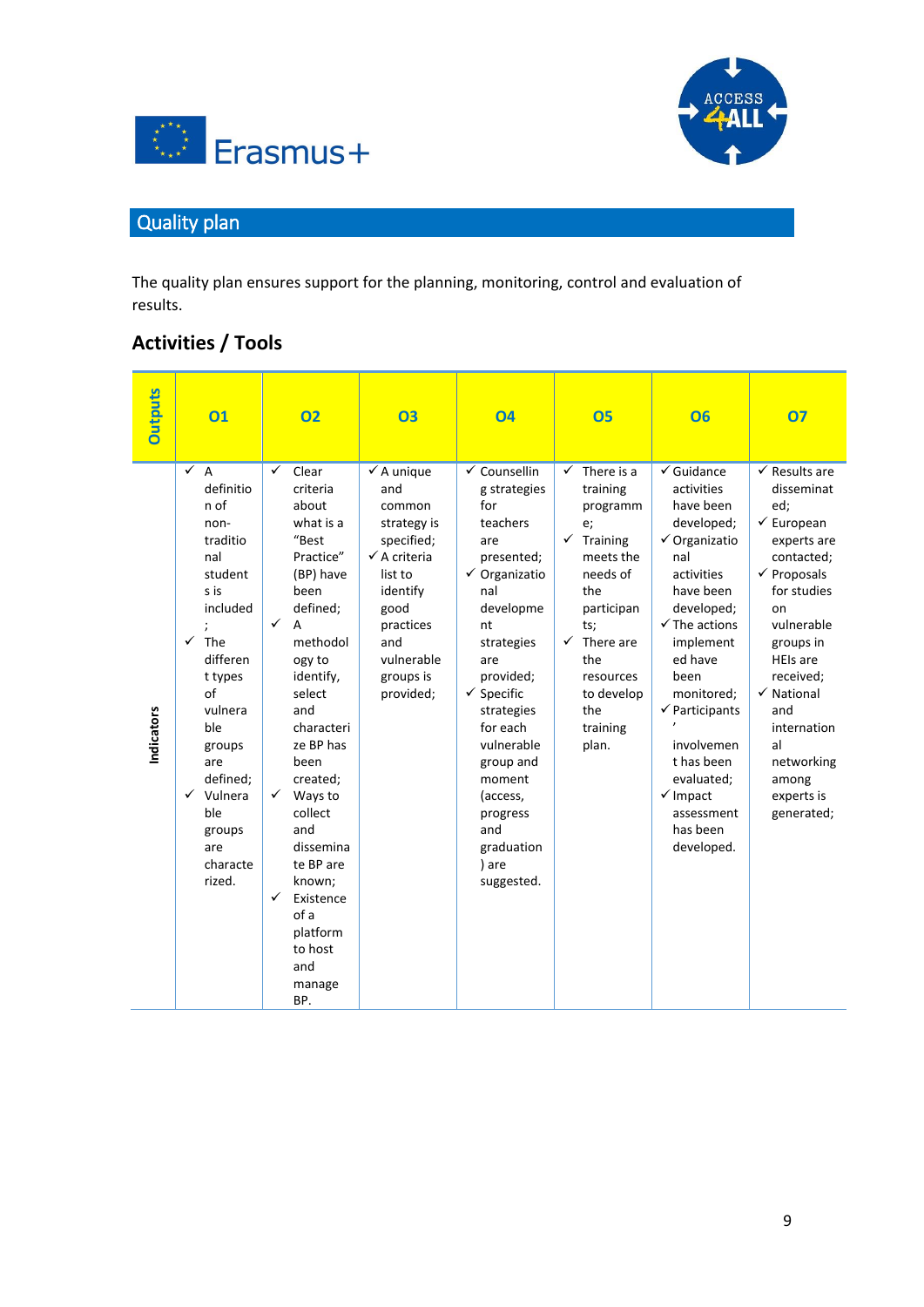



| Internal Assessment  | Internal<br>peer-<br>review:<br>each<br>research<br>report will<br>be<br>reviewed by<br>a member<br>of the<br>consortium. | Internal<br>Checklist: P3<br>& P6 design a<br>checklist to<br>access the<br>accessibility,<br>quality,<br>storage,<br>retrieval and<br>dissemination<br>of BP. | Internal<br>quality circle:<br>the<br>consortium<br>will develop a<br>quality circle<br>to analyse<br>O3. | <b>Internal Likert</b><br>Scale: Allows<br>an<br>assessment of<br>each of the<br>components<br>of O4; the<br>scale shall be<br>designed by<br>P5 and will<br>$consider -$<br>relevance,<br>applicability,<br>importance,<br>uniqueness of<br>O4; | Systematic<br>and internal<br>observation<br>of training<br>process by<br>$\underline{P4}$ | Internal focus<br>group: P2 will<br>design a<br>group<br>discussion to<br>monitor and<br>verify the<br>results of O6 | Internal<br>assessment<br>report of O7<br>implementati<br>on and<br>impact:<br>developed by<br><b>P1</b> and <b>P6</b> ; |
|----------------------|---------------------------------------------------------------------------------------------------------------------------|----------------------------------------------------------------------------------------------------------------------------------------------------------------|-----------------------------------------------------------------------------------------------------------|--------------------------------------------------------------------------------------------------------------------------------------------------------------------------------------------------------------------------------------------------|--------------------------------------------------------------------------------------------|----------------------------------------------------------------------------------------------------------------------|--------------------------------------------------------------------------------------------------------------------------|
| Multiplier<br>Events | $E1; E2; E3 -$<br>E8.                                                                                                     | $E1; E2; E3 -$<br>E8.                                                                                                                                          | $E2$ ; $E3 - E8$ .                                                                                        | E2.                                                                                                                                                                                                                                              | E2.                                                                                        | E2.                                                                                                                  | E2.                                                                                                                      |

# **Reporting mechanisms**

# **Meetings:**

| <b>Meetings</b> | <b>Initial</b><br><b>Meeting</b> | <b>Monitoring</b><br>meeting | <b>Interim</b><br>monitoring<br>meeting | <b>Monitoring</b><br>meeting | <b>Online</b><br>monitoring<br>meeting | <b>Interim</b><br>monitoring<br>meeting | <b>Final</b><br>meeting |
|-----------------|----------------------------------|------------------------------|-----------------------------------------|------------------------------|----------------------------------------|-----------------------------------------|-------------------------|
| Date            | Nov 2015                         | Mar 2016                     | Sep 2016                                | Dec 2016                     | Mar 2017                               | Sep 2017                                | Jun 2018                |
| <b>Partners</b> | Ρ1                               | P6                           | P3                                      | P5                           | P4                                     | P <sub>2</sub>                          | P4                      |
| Output          | M01                              | -                            | M02                                     |                              |                                        | M03                                     | M04                     |

# **Reports:**

| <b>Report</b>         | <b>Internal</b><br><b>Progress</b><br><b>Report</b> | <b>E+ Progress</b><br>report | E+ Mid term<br>report             | <b>Internal</b><br><b>Progress</b><br><b>Report</b> | <b>Internal</b><br><b>Progress</b><br><b>Report</b> | $E+Final$<br><b>Report</b> |
|-----------------------|-----------------------------------------------------|------------------------------|-----------------------------------|-----------------------------------------------------|-----------------------------------------------------|----------------------------|
| Partner               | P <sub>2</sub>                                      | P1 & P2                      | P1 & P2                           | P <sub>2</sub>                                      | P <sub>2</sub>                                      | P1 & P2                    |
| Limit to send<br>data | Jun 2016                                            | <b>Jun 2016</b>              | Dec 2016                          | Jun 2017                                            | Mar 2018                                            | $---$                      |
| Delivery date         | Sep 2016                                            | $15th$ July 2016             | 28 <sup>th</sup> February<br>2017 | Sep 2017                                            | May 2018                                            | <b>Jun 2018</b>            |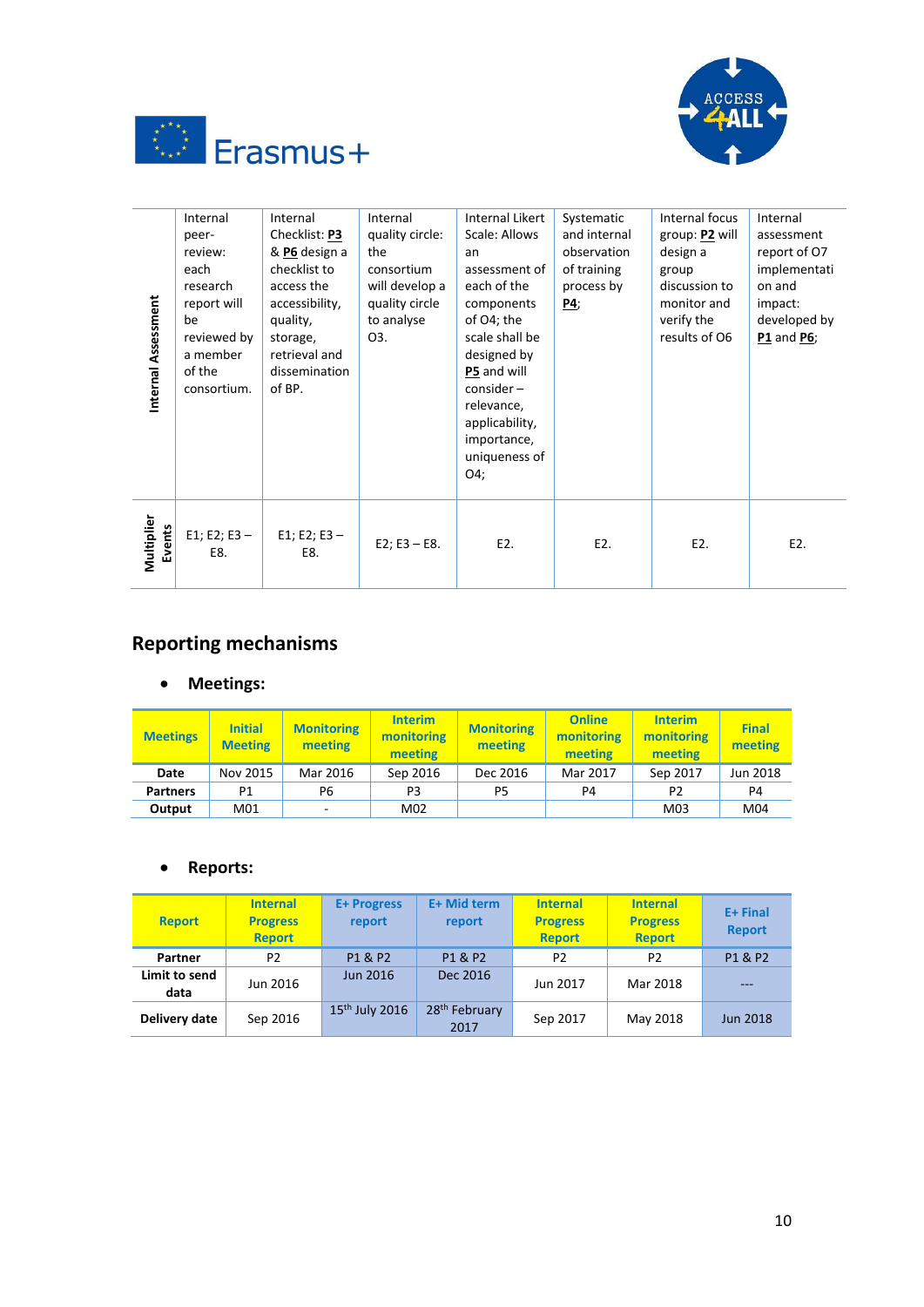



### <span id="page-11-0"></span>**Dissemination**

The partnership will disseminate to other staff, leaders and students at involved partner institutions through internal newsletters, internal meetings, classes etc. External academic institutions, practice field organisations, professional associations and other relevant stakeholders will receive an e-mail with information about the project and its results and a public project web site is created in which the partnership will upload all project results and conference papers.

All partner countries will arrange for local dissemination in their national contexts through training seminars to ensure that the results of the project reach relevant stakeholders. The results of the project will likewise be presented to a wider public for all areas of the academic and practice field at a cross-national training seminar/conference. The program will represent the different types of partners and the different national contexts. The cross-national conference will be open to participants from all areas involved with the field of HE. It will e.g. be open to: Practitioners, students and academics.

Work on the dissemination of the project will start in month 1, at the initial meeting. A dissemination plan will be drawn up at this meeting and all members of the consortium will have a role in dissemination, initially using their own networks in their own countries.

This initial dissemination will raise awareness of the project through meetings, seminars and conferences that members of the consortium normally attend. The wider dissemination will take place through the project website, which will contain photos, blogs and regular updates on activities. All partners should be fully committed to keep the website updated, providing contents and suggesting ways for boosting it.

The website (available by January 2016) is the main instrument of communication and internal coordination for the consortium of institutions that sign up for the project. It should later serve as a platform to connect with other institutions, bodies, groups interested in our research and to manage the knowledge generated and accumulated. Once formal contact has been made with the teams making up the consortium and their respective universities, we will be ready to initiate an external communication process with other teams, institutions and bodies that are interested in our topics. From this moment, a network of contacts will be established (by September 2016) that should link an international community of practice related with this subject. The dissemination will focus initially on the target groups (i.e. HE institutions and Student associations), and will also use social networking sites such as Twitter and Facebook.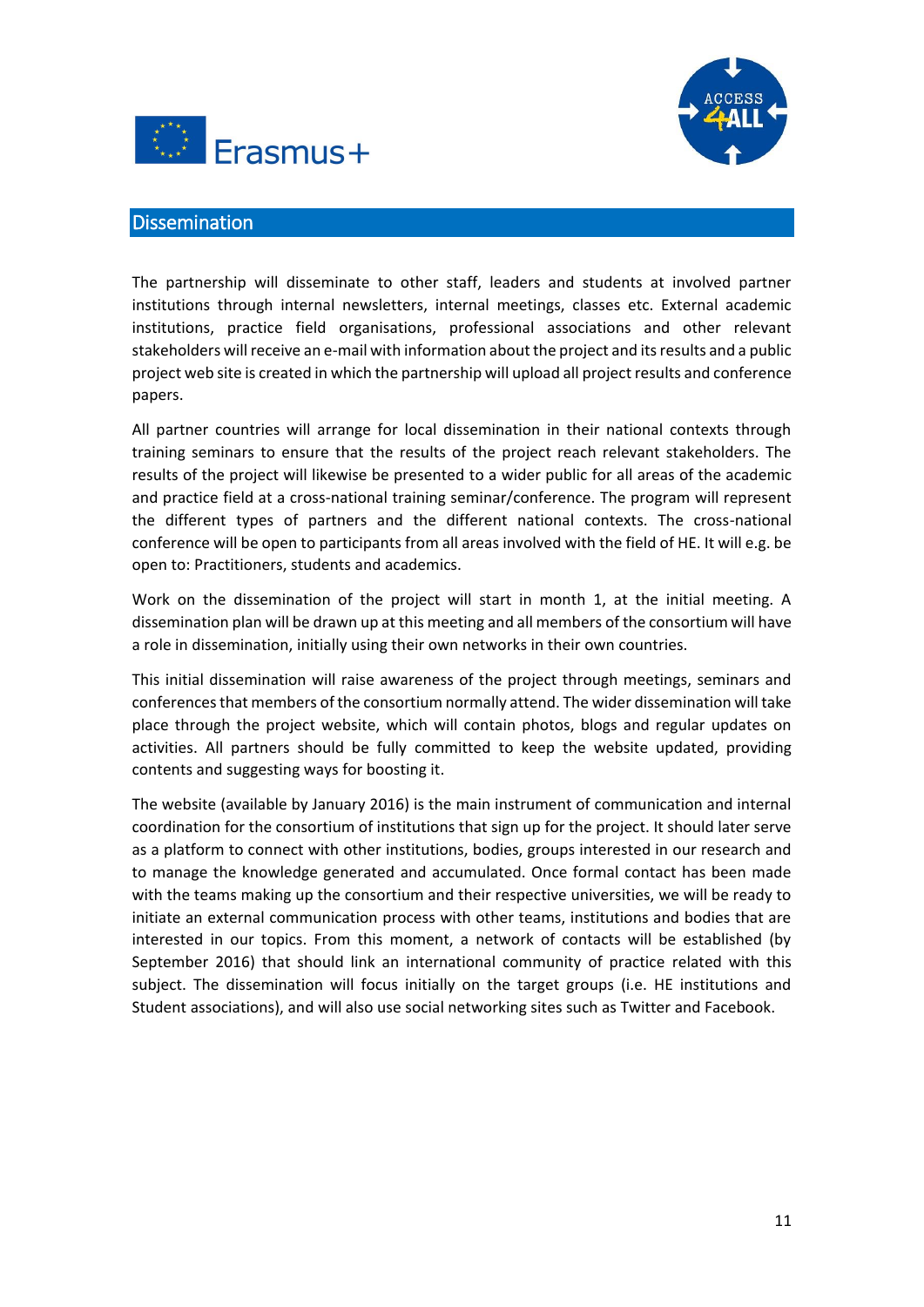



# <span id="page-12-0"></span>Timeline

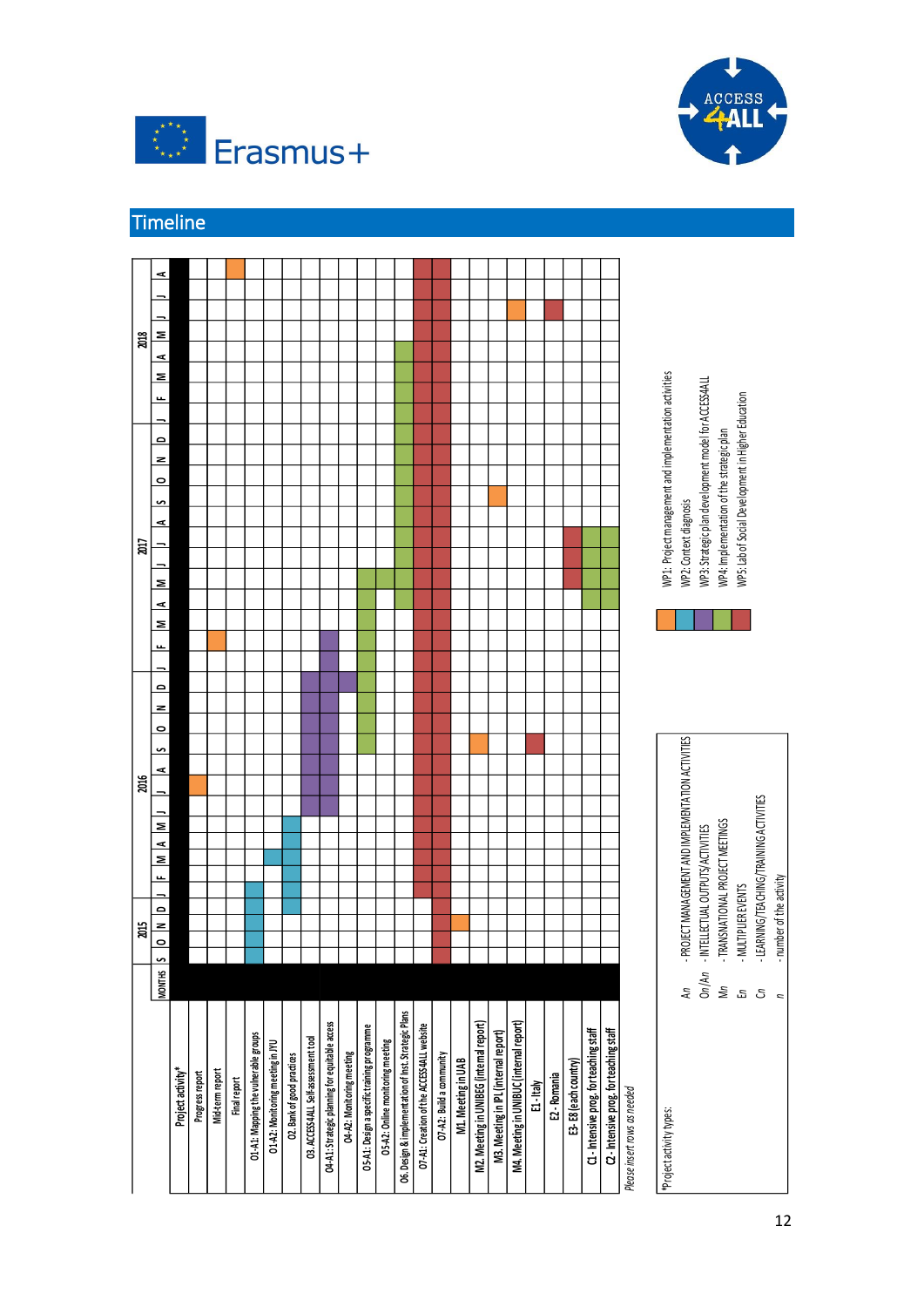



# <span id="page-13-0"></span>Budget

| Institution            | Management | <b>Transnational</b><br>meetings | <b>Intellectual Outputs</b><br><b>Researchers</b> | <b>Intellectual Outputs</b><br><b>Technicians</b> | <b>Multiplier</b><br><b>Events</b> | Total      |
|------------------------|------------|----------------------------------|---------------------------------------------------|---------------------------------------------------|------------------------------------|------------|
| <b>UAB</b>             | 18.000,0€  | $6.120,0 \notin$                 | 10.412.0€                                         | 5.202,0€                                          | 1.000,0€                           | 40.734,0 € |
| <b>IPL</b>             | 9.000,0 €  | 3.245,0€                         | 10.412.0€                                         | 5.610,0 €                                         | 1.000,0€                           | 29.267,0€  |
| JY                     | 9.000,0 €  | 3.615,0€                         | 17.976,0€                                         | 9.396,0 €                                         | 1.000,0€                           | 40.987,0€  |
| <b>UNIBEG</b>          | 9.000,0 €  | 1.335,0€                         | 14.766.0€                                         | 8.100.0€                                          | 7.500,0€                           | 40.701.0€  |
| U.<br><b>Bucaresty</b> | 9.000,0 €  | 3.245,0€                         | 5.550,0€                                          | 3.190,0€                                          | 17.000,0€                          | 37.985,0€  |
| <b>U.</b> Bristol      | 9.000,0 €  | 3.245,0€                         | 15.836,0€                                         | 10.530,0€                                         | 1.000,0€                           | 39.611,0€  |
|                        | 63.000,0€  | 20.805.0€                        | 74.952.0€                                         | 42.028.0€                                         | 28.500.0€                          | 229.285.0€ |

The global budget approved by the Spanish national agency is 229.285,00  $\epsilon$ .

## <span id="page-13-1"></span>Reports

#### **Progress report**

By *15th July 2016*, the Coordinator shall complete a report on the implementation of the project, covering the reporting period from the beginning of the implementation of the project to 15th June 2016. The Partner shall make necessary contributions to this report according to the conditions agreed in the coordination meetings.

#### **Mid-term report**

By *28th February 2017*, or when at least 70% of first pre-financing have been used, the Coordinator shall complete a progress report on the implementation of the project, covering the reporting period from the beginning of the implementation of the project until one month before the report shall be presented. The Partner shall make necessary contributions to this report according to the conditions agreed in the coordination meetings.

#### **Final report**

Within 60 days after the end date of the project, the Coordinator will complete a final report on the implementation of the project. Again the Partner shall make necessary contributions according to the protocols stablished in the coordination meetings.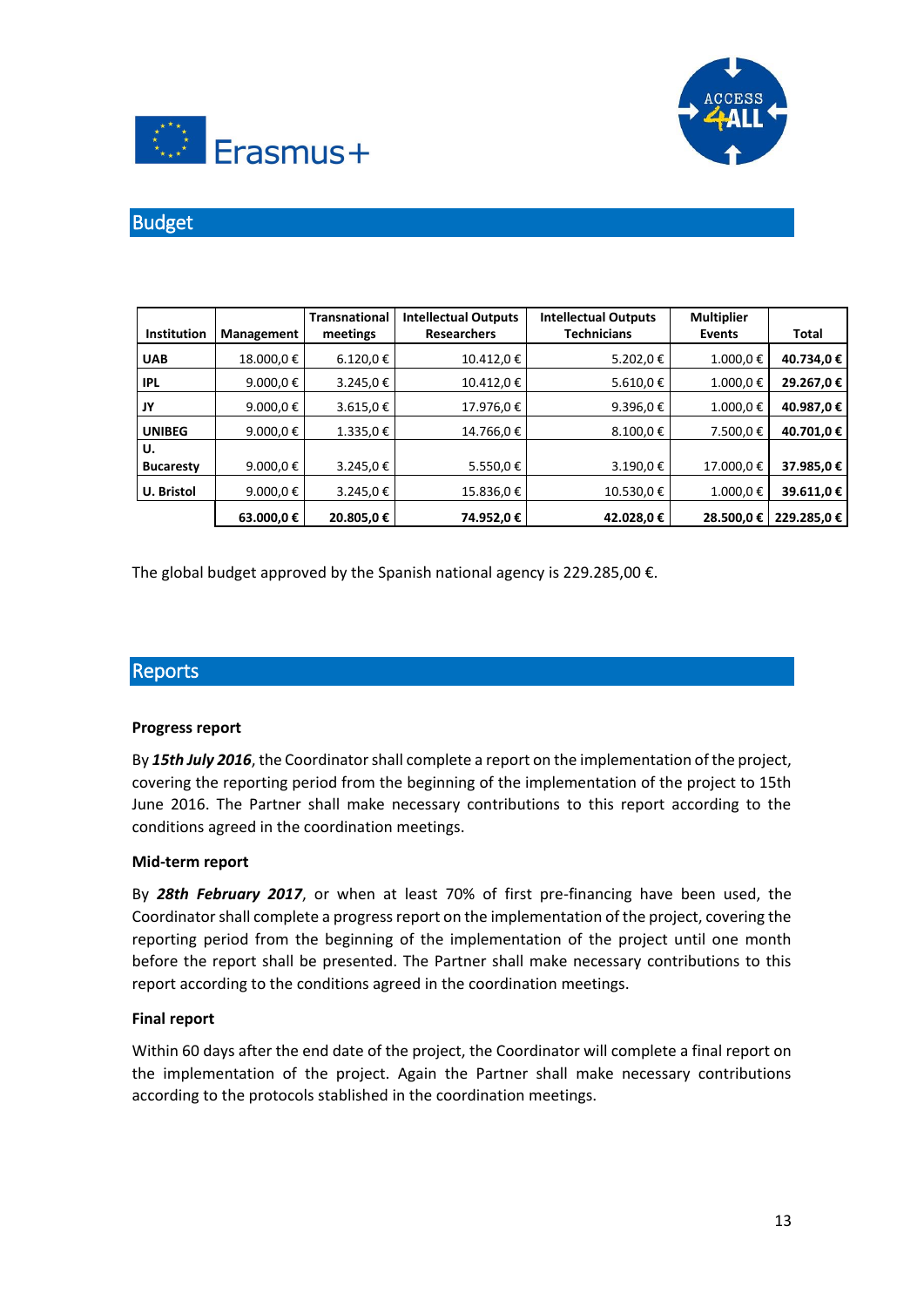



## <span id="page-14-0"></span>Administrative issues

As specified on the partnership agreement, the general aspects that all partners shall comply are:

#### **General obligations and role of the partners**

The beneficiaries shall:

(a) be jointly and severally responsible for carrying out the Project in accordance with the terms and conditions of the Agreement;

(b) be responsible for complying with any legal obligations incumbent on them jointly or individually;

(c) make appropriate internal arrangements for the proper implementation of the Project, consistent with the provisions of this Agreement; where provided for in the Special Conditions, those arrangements shall take the form of an internal co-operation agreement between the beneficiaries.

#### **General obligations and role of each partner**

Each beneficiary shall:

(a) inform the coordinator immediately of any change likely to affect or delay the implementation of the Project of which the beneficiary is aware;

(b) inform the coordinator immediately of any change in its legal, financial, technical, organizational or ownership situation and of any change in its name, address or legal representative;

(c) submit in due time to the coordinator:

(i) the contributions which have been agreed upon in order to reach the project goals.

(ii) all the necessary documents in the event of audits, checks, evaluation and monitoring.

(d) Summary of Outputs, Activities and approximate submission shall be the same exposed on the original submission form.

#### **Liability for damages**

a) Each contracting party shall release the other from any civil liability in respect of damages resulting from the performance of this Agreement, suffered by itself or by its personnel, to the extent that these damages are not due to the serious or intentional negligence of the other party or its personnel.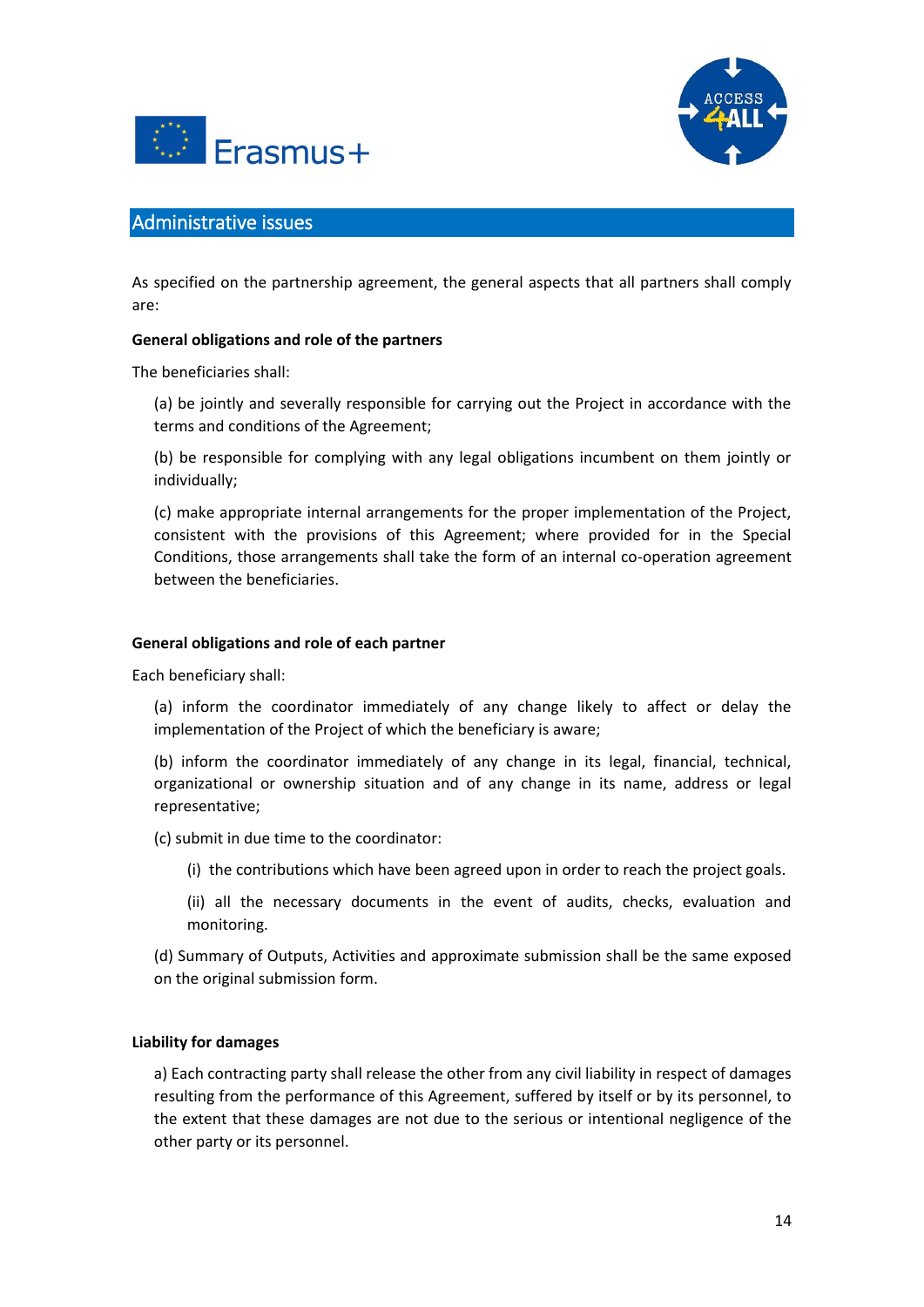



b) The **Partner** shall protect the **National Agency**, the **Coordinator** and their personnel against any action for damages suffered by third parties, including project personnel, as a result of the performance of this contract, to the extent that these damages are not due to the serious or intentional negligence of the **National Agency**, the **Coordinator** or their personnel.

#### **Confidentiality**

a) The beneficiaries shall preserve the confidentiality of any information and documents, in any form, which are disclosed in writing or orally in relation to the implementation of the Agreement and which are explicitly indicated in writing as confidential.

b) The beneficiaries shall not use confidential information and documents for any reason other than fulfilling their obligations under the Agreement, unless otherwise agreed with the NA in writing.

c) Coordinator shall preserve the confidentiality of any information and documents, in any form, which are required to the partners for the correct economical and technical implementation of the project.

## <span id="page-15-0"></span>Payment arrangements

#### *First pre-financing payment*

The pre-financing is intended to provide the beneficiaries with a float.

The Coordinator shall pay the first pre-financing after receiving the amount from the National Agency as follows:

The Coordinator shall pay to the Partner within 30 days following the reception of first National Agency payment, a pre-financing payment corresponding to 40% of the maximum grant amount.

#### *Second pre-financing payment*

When the National Agency accepts the second progress report, Coordinator will receive the second pre-financing payment. Coordinator shall pay to the partner within 30 days following the reception of National Agency Payment according to this criteria: (1) if the activities developed and reported by the partner accomplish with the National Agency quality standards, the Coordinator shall transfer to the partner the corresponding 40% of the maximum grant amount; (2) if not, the Coordinator will discount from this pre-financing payment the corresponding discount applied by the National Agency.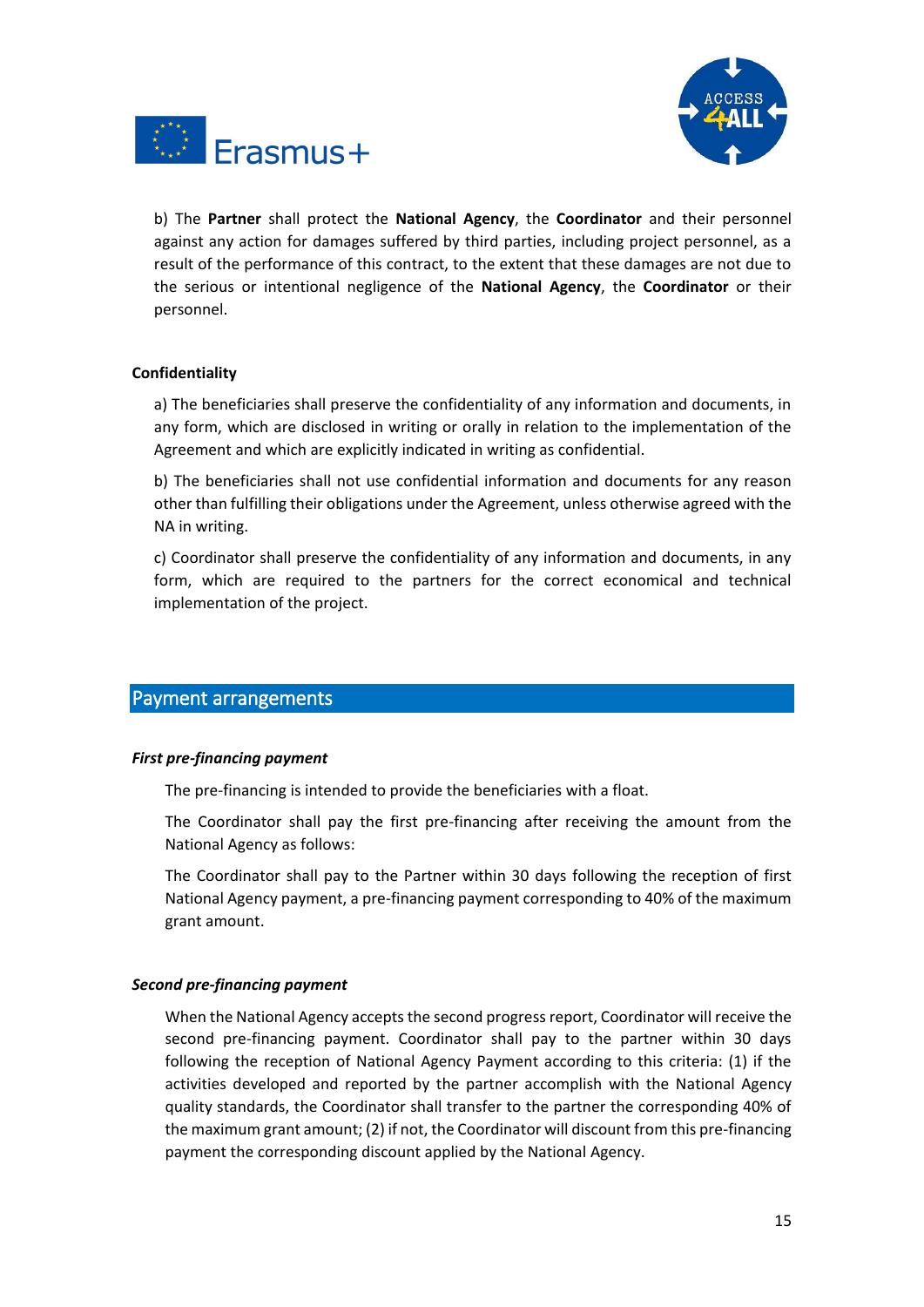



#### *Payment of the balance*

The **Coordinator** shall pay the amount due as the balance within 60 calendar days, after he receives it from the National Agency, and after all documents referred to the final report arrive. This amount shall be determined following approval of the final report by the National Agency. The Coordinator shall apply to the partner the discounts imposed by the National Agency when it reviews the reports and activities in accordance with its quality standards.

#### **Conversion of costs incurred in another currency into euro** *(only if it is necessary)*

Any conversion into euro of costs incurred in other currencies shall be made by the beneficiaries at the daily exchange rate established by the European Central Bank and published on on its website [\(http://ec.europa.eu/budget/contacts.grants/info\\_contracts/infoeuro/infoeuro\\_en.cfm\)](http://ec.europa.eu/budget/contacts.grants/info_contracts/infoeuro/infoeuro_en.cfm) applicable on the day when the bank account of the **Coordinator** is credited.

## <span id="page-16-0"></span>Economic justification

All partners shall keep the documents cited below in order to accomplish the economic justification of the project. Before any economic report, copies of these documents must be available for the coordinator (online or hard copies), otherwise the cost shall not be accepted.

#### **Management:**

No extra documents are required.

#### **Transnational Meetings:**

- Copy of traveller's passport.
- Original invoice of the flight company.
- Original invoice of the hotel.
- Certificate of meeting attendance signed by a responsible figure of the institution hosting the meeting.
- Signature sheets of all meeting participants.
- Meeting Agenda.
- Any other invoices than can demonstrate the meeting attendance.

#### **Intellectual Outputs**

The output.